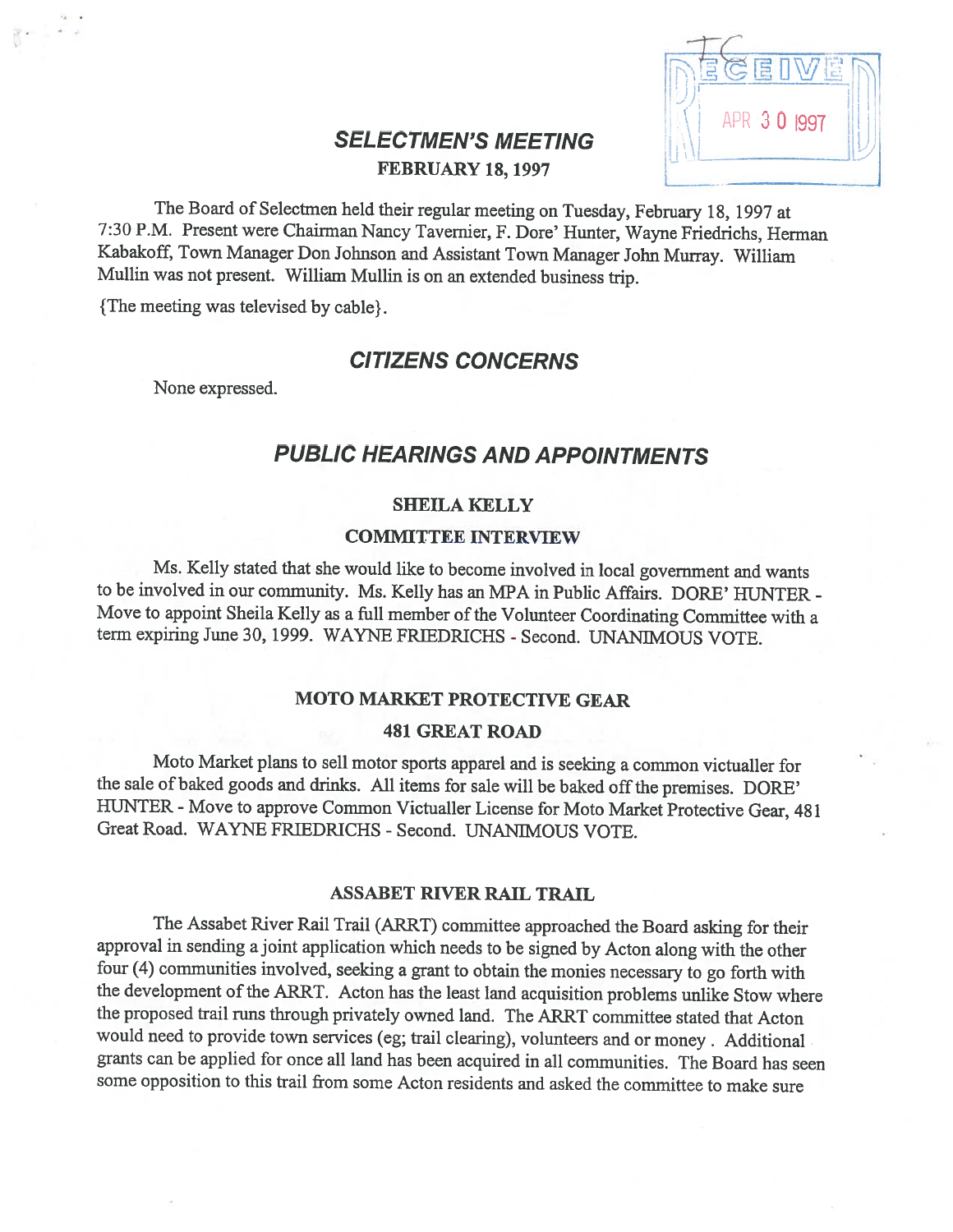they speak with these citizens. The ARRT committee stated that there is <sup>a</sup> meeting set for February 28, 1997. DORE' HUNTER - Move to co-sign grant application contingent upon further discussion with any opposition. WAYNE FRIEDRICHS - Second. UNANIMOUS VOTE.

#### ACTON HOUSING AUTHORITY

The Housing Authority seeks an appointment by the Board of Selectmen for the vacancy created by Wanda Sharpe's resignation. The Housing Authority is an elected Board, however, when <sup>a</sup> resignation occurs the Board of Selectmen becomes the appointing authority. The Housing Authority has interviewed Mr. Dean Cavaretta for the vacant position.. Mr. Cavaretta recently ran an unsuccessful campaign for State Representative, however he has recently obtained a job with the Mass Highway. DORE' HUNTER - Move to appoint or elect Mr. Dean Cavaretta for the unexpired term of Wanda Sharpe as a member of the Acton Housing Authority. Roll Call taken, Dore' Hunter -Aye, Wayne Friedrichs - Aye, Nancy Tavernier - Aye, Herman Kabakoff -Aye, Tom Dill -Aye and Diane Poulous-Harpell -Aye. All Ayes.

## SELECTMEN'S BUSINESS

#### VCC MINUTES

Nancy stated that she had read in the VCC minutes that volunteers are decreasing. Nancy appealed to the television audience asking for volunteers

#### BOS MEETING SCHEDULE

Nancy asked the Board if the following days were acceptable for Board of Selectmen meetings:

April 29 May 13+27 June 10 +24

a

The Board agreed on these meeting dates and stated that <sup>a</sup> summer schedule would be decided on at <sup>a</sup> future meeting.

#### SEWERS

The Town has been notified that <sup>a</sup> technical review of S.E.A.'s testing has been done by D.E.P. and that the gallons per day has been reduced from S.E.A.'s five (5) gallons per square foot to two (2) gallons per square foot. D.E.P.'s reduction will result in <sup>a</sup> 200,000 gallons per day treatment plant which will reduce the voted sewer district. The Sewer Action Committee is hoping to negotiate with D.E.P. to use 250,000 gallons per day which would allow the school to remain in the sewered district. Unfortunately, the hydrogeologist that did all the work for SEA died suddenly which delayed the final report. SEA will issue <sup>a</sup> supplemental report.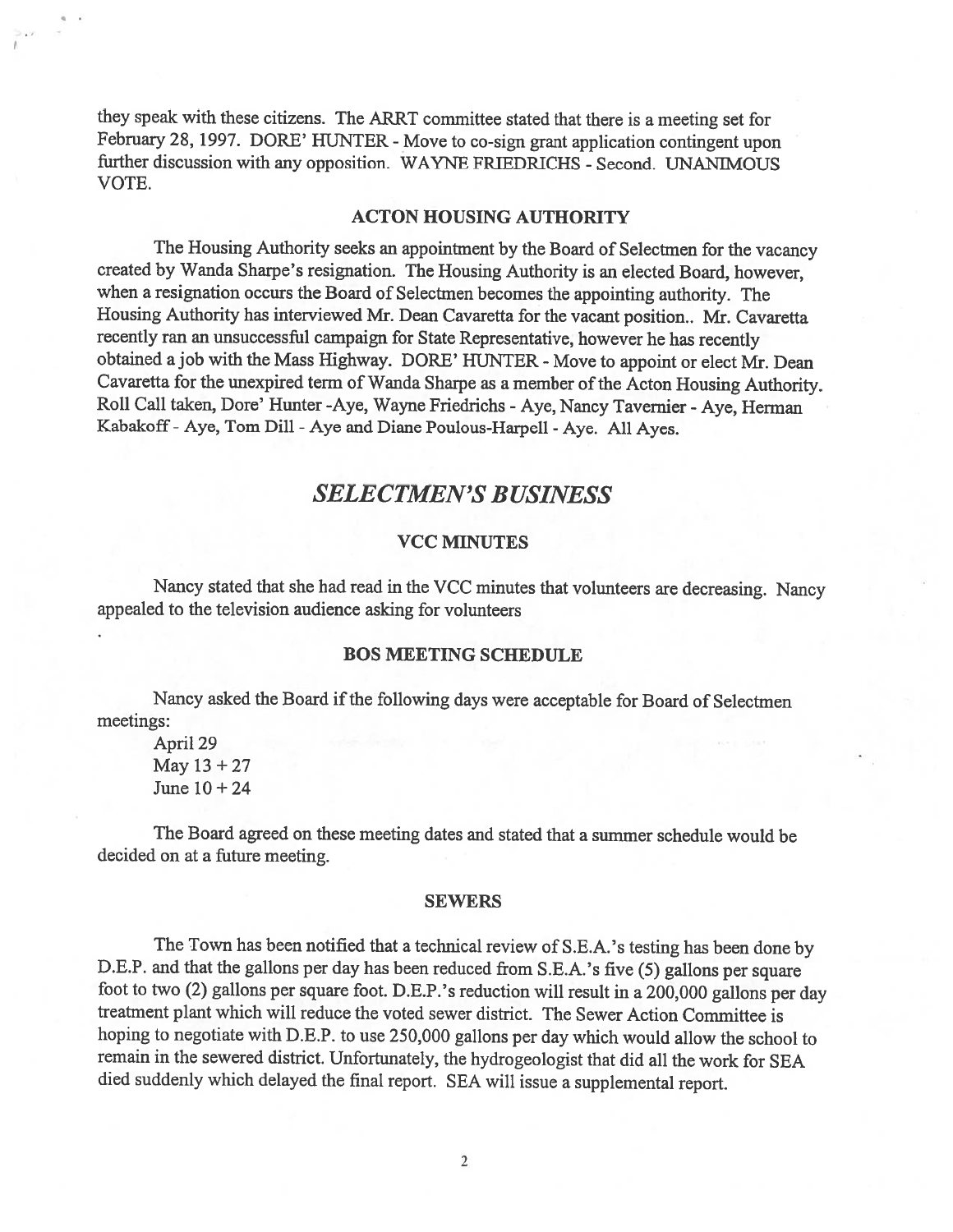Art Gagne, Sewer Committee member, stated that he has lived in Acton for <sup>33</sup> years and has seen the progress and growth for sewers and emphasized that more vision and support is needed. Doug stated that 0% interest loans will be offered to homeowners for sewer hook-up.

#### WARRANT ARTICLE DISCUSSION

DORE' HUNTER - Move to approve the following amended Sewer District Articles Article 1

The Design and construction of all or a portion of the Middle Fort Pond Brook sewers and Treatment Plant is now reduced to \$11,500,000. The Committee may want to change the name of the district to eliminate confusion on what sections will be sewered. Article 2

The amending of Chapter D, Section 10(b), of the Town Bylaws, to determine the proper portion ofTown costs for the proposed sewers. This Article remains the same. Article 3

Amending Articles 47 and 48 of the 1986 Annual Town Meeting to allow the outstanding balances to be spent on the Middle Fort Pond Brook Sewers. This Article remains the same. Article 4

<sup>A</sup> supplemental <sup>201</sup> study for West Acton and other areas in the Town in order to determine the need for sewers beyond the Middle Fort Pond Brook Sewer District. This article would be replaced with <sup>a</sup> supplemental Site Identification Study for the Town in order to determine properties where area wide solutions can be found and an investigation of potential Intermunicipal Agreements that would address the need for sewers beyond the Middle Fort Pond Sewer District.

HERMAN KABAKOFF - Second. UNANIMOUS VOTE.

DORE' HUNTER - Move that the Board of Selectmen move against both citizen petition articles for the Quinn Bill. WAYNE FRIEDRICHS - Second. UNANIMOUS VOTE. It was stated that the Personnel Board is also against these citizen petitions, however, they believe in educational incentives and will look into other ways to <sup>g</sup>ive these advances based on educational degrees.

DORE- HUNTER - Move to place and recommend all Planning Articles on the warrant. WAYNE FRIEDRICHS -Second. UNANIMOUS VOTE.

HALLOWEEN RESOLUTION - HERMAN KABAKOFF - Move to recommend and place on warrant. WAYNE FRIEDRICHS - Second. UNANIMOUS VOTE.

AMEND CHARTER - VARIOUS REVISIONS - DORE' HUNTER - Move to recommend and place on warrant. WAYNE FRIEDRICHS - Second. UNANIMOUS VOTE.

SEPTIC SYSTEM LOAN PROGRAM -DORE' HUNTER - Move to recommend and place on the warrant. HERMAN KABAKOFF - Second. UNANIMOUS VOTE.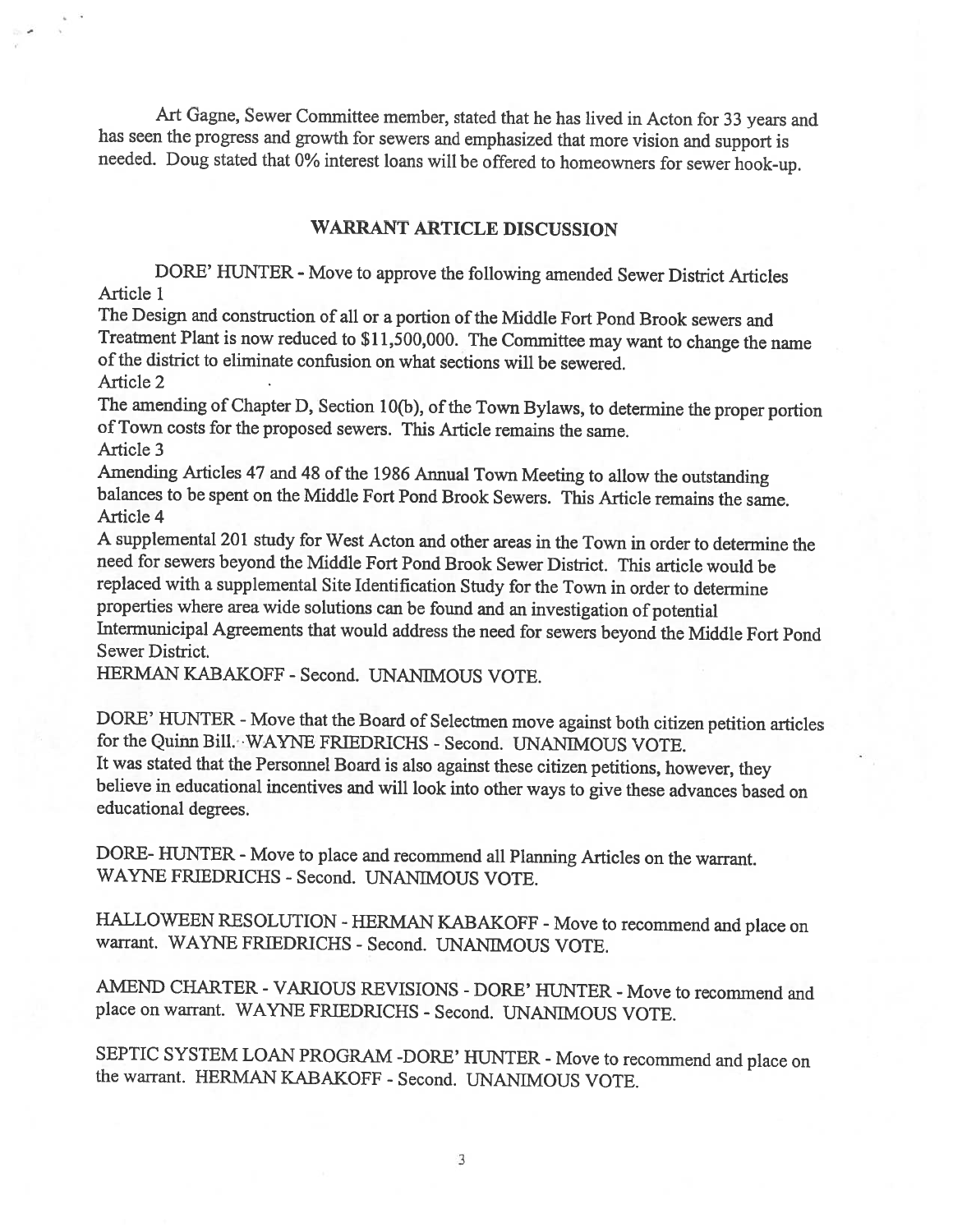HAZARDOUS MATERIAL CONTROL BYLAW - DORE' HUNTER - Move to recommend and place on the warrant. HERMAN KABAKOFF - Second. UNANIMOUS VOTE.

PLOWING OF PRIVATE WAYS - DORE' HUNTER - Move to recommend and place on consent. WAYNE FRIEDRICHS - Second. UNANIMOUS VOTE.

RELOCATION AND LAYOUT OF <sup>A</sup> PORTION OF LEDGE ROCK WAY SALE OF TOWN LAND ABANDONMENT OF EASEMENT HERMAN KABAKOFF - Move to recommend all three and place on warrant. DORE' HUNTER - Second. UNANIMOUS VOTE. The Board also stated that the Moderator should be asked to group these three articles.

STREET ACCEPTANCES - DORE' HUNTER - Move to recommend and place on consent.<br>WAYNE FRIEDRICHS - Second. UNANIMOUS VOTE.

CHARTER ROAD SIDEWALK REQUESTS SCHOOL STREET SIDEWALK EASEMENTS SCHOOL STREET SIDEWALK EASEMENT(HANCOCK) DORE' HUNTER - Move to recommend all three and place on consent. WAYNE FRIEDRICHS - Second. UNANIMOUS VOTE.

SECTION 53e 1/2 SELF FUNDING PROGRAMS - HERMAN KABAKOFF - Move to recommend and <sup>p</sup>lace on warrant. WAYNE FRTEDRICHS - Second. UNANIMOUS VOTE.

MINUTEMAN TECH REALLOCATE BUDGET WITH REGIONAL AGREEMENT -DORE' HUNTER - Move to recommend and place on warrant. WAYNE FRIEDRICHS - Second. UNANIMOUS VOTE.

ACCEPT GIFT OF LAND - DENTINO - DORE' HUNTER - Move to recommend and place on warrant. WAYNE FRIEDRICHS - Second. UNANIMOUS VOTE.

TOWN BOARD - SUPPORT - SPECIAL PROJECTS - DORE- HUNTER - Move to recommend and place on warrant. WAYNE FRIEDRICHS - Second. UNANIMOUS VOTE.

LONG RANGE PLANNING & TRAFFIC MANAGEMENT- DORE' HUNTER - Move to recommend and <sup>p</sup>lace on warrant. WAYNE FRIEDRICHS - Second. UNANIMOUS VOTE.

AMBULANCE REPLACEMENT - DORE' HUNTER - Move to recommend and place on warrant. WAYNE FRIEDRICHS - Second. UNANIMOUS VOTE.

CAPITAL IMPROVEMENTS -FACILITIES AND EQUIPMENT, REPAIR AND RENOVATIONS - DORE' HUNTER - Move to recommend and place on warrant. WAYNE FRIEDRICHS - Second. UNANIMOUS VOTE.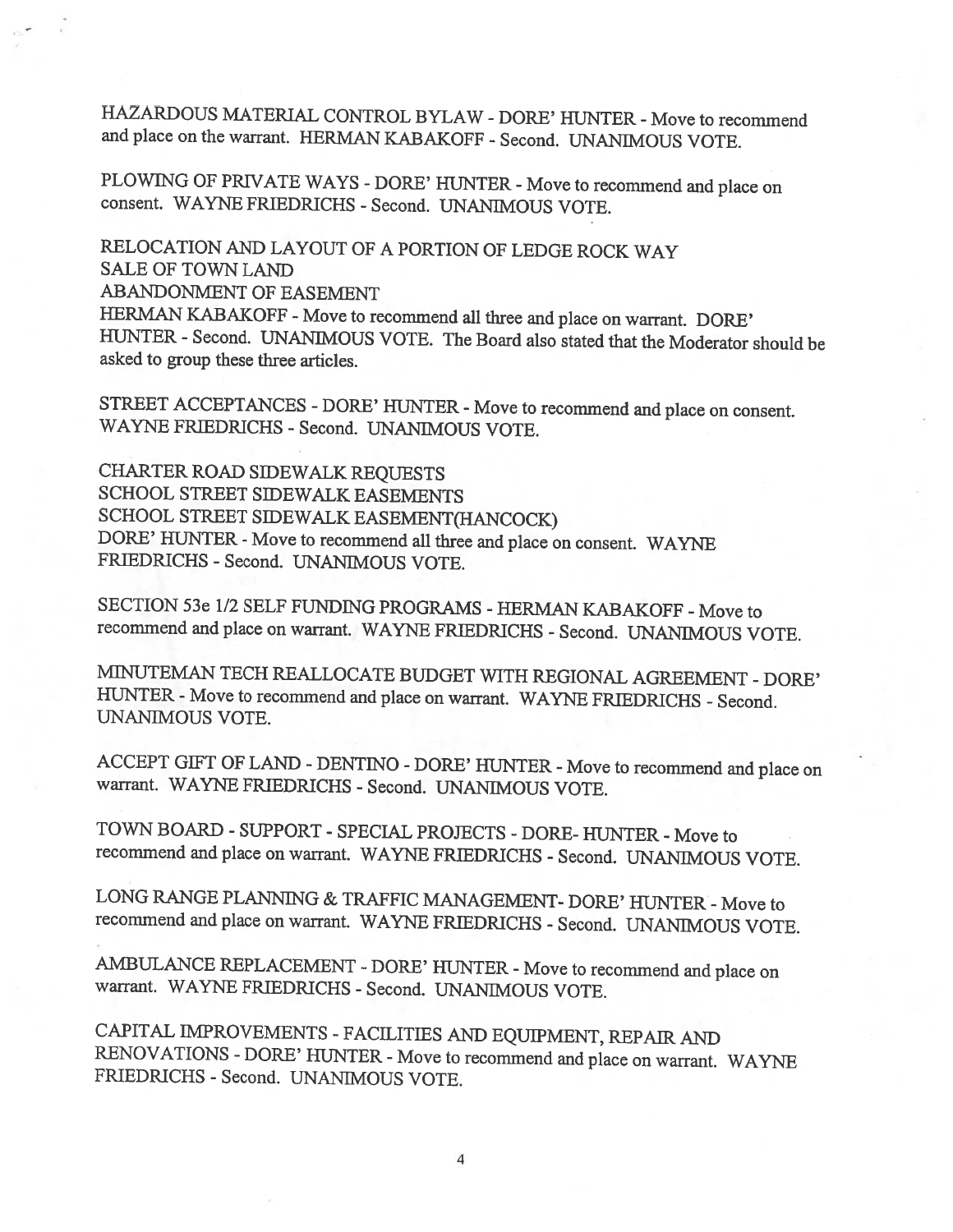CAPITAL IMPROVEMENTS - VEHICLE REPLACEMENTS - DORE' HUNTER - Move to recommend and place on warrant. WAYNE FRIEDRICHS - Second. UNANIMOUS VOTE.

CAPITAL IMPROVEMENTS - INFRASTRUCTURE IMPROVEMENT - SIDEWALKS - Move to recommend and <sup>p</sup>lace on warrant. WAYNE FRTEDRICHS - Second. UNANIMOUS VOTE.

CHAPTER 90 HIGHWAY REIMBURSEMENT PROGRAM - DORE' HUNTER - Move to recommend and <sup>p</sup>lace on consent. WAYNE FRTEDRICHS - Second. UNANIMOUS VOTE.

EMERGENCY DISASTER AID APPROPRIATIONS - DORE' HUNTER - Move to recommend and <sup>p</sup>lace on warrant. WAYNE FRIEDRICHS - Second. UNANIMOUS VOTE.

COUNCIL ON AGING - ENTERPRISE BUDGET - DORE' HUNTER - Move to recommend and place on warrant. HERMAN KABAKOFF - Second. UNANIMOUS VOTE.

NURSING ENTERPRISE BUDGET - DORE' HUNTER - Move to recommend and place on warrant. WAYNE FRIEDRICHS - Second. UNANIMOUS VOTE.

SEPTAGE DISPOSAL ENTERPRISE BUDGET - HERMAN KABAKOFF - Move to recommend and place on warrant. DORE' HUNTER - Second. UNANIMOUS VOTE.

NESWC ENTERPRISE BUDGET - WAYNE FRIEDRICHS - Move to place on warrant with modifications. HERMAN KABAKOFF - Second. UNANIMOUS VOTE.

#### ALG REPORT

Dore' stated that the Board of Selectmen was asked to discuss the proposed use of free cash. The Board discussed using all but <sup>1</sup> million stating that it is important to preserve our bond rating. The Board had mixed feelings about how much, if any free cash should be used for operational budgets. Wayne questioned using the difference to cut taxes. Nancy stated that if the Board does not use free cash for the operational budget an override will be necessary. Herman stated that he would support an operational budget override of \$900,000 for FY <sup>98</sup> stating that it is the schools that need this override.. Dore' and Nancy stated that it would be difficult to pass an override this late in the budget cycle. Dore' also stated that he would not recommend an override while sitting on free cash. Herman stated that we should allow the citizens to have <sup>a</sup> choice and Nancy asked Herman to come up with <sup>a</sup> draft article to present to the Board at the next meeting. The Board also suggested that we ask the citizen, article by article, if they would vote for the article if free cash were to be used to fund it. The Board asked John to draft <sup>a</sup> summary for Board review. DORE' HUNTER - Move to accept a financial plan wherein, free cash is used to reduce the operating budget and lea'ing <sup>a</sup> one million dollar balance in free cash and also clearly explaining the uses to all taxpayers. NANCY TAVERNIER - Second. 2 - 2 with Herman and Wayne voting No. Motion fails. The Board stated that this issue should be taken back to ALG.